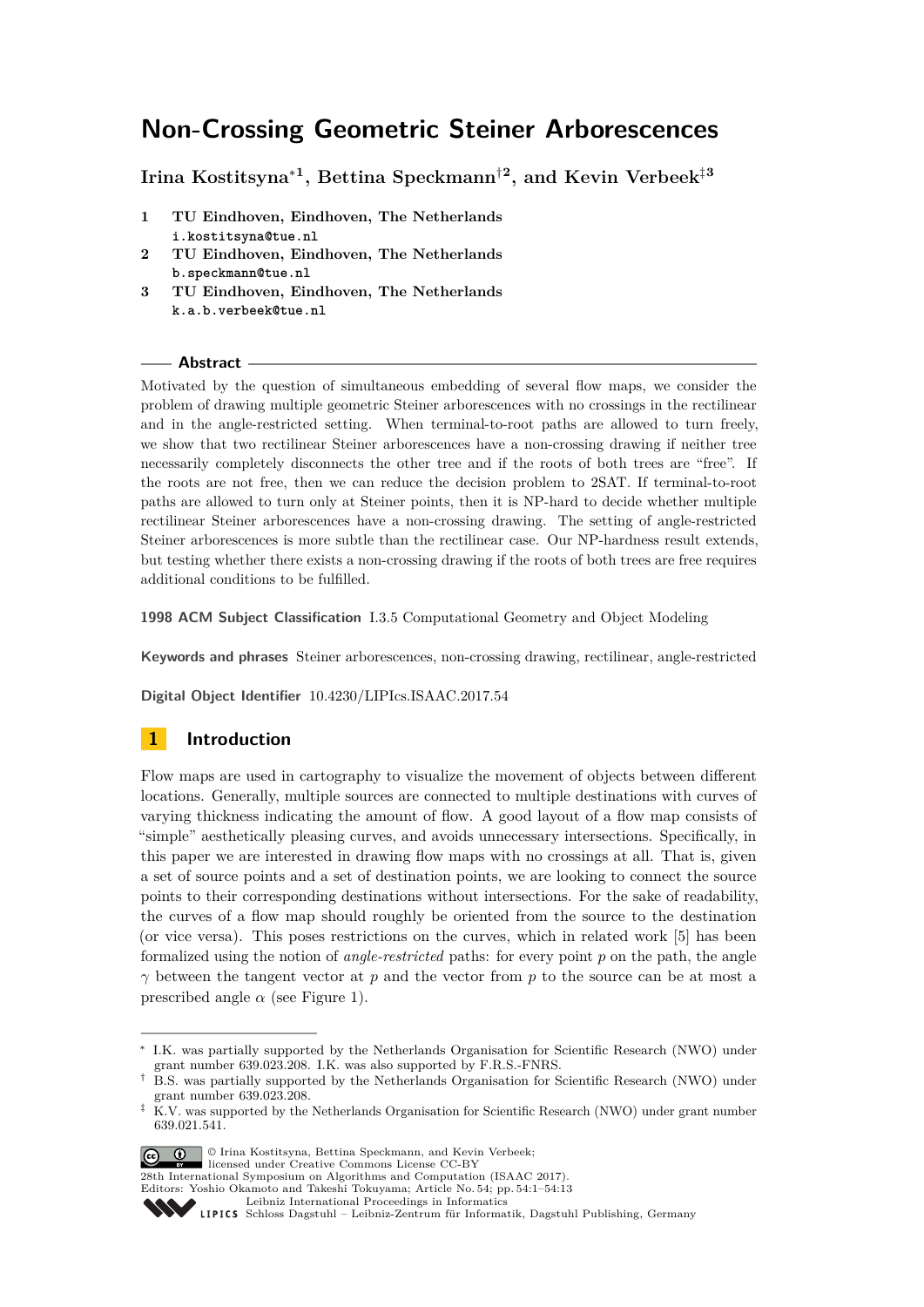<span id="page-1-0"></span>

**Figure 1** Angle-restricted path:  $γ$  is bounded by  $α$ .

**Figure 2** A rectilinear Steiner arborescence and a flux tree with eight terminals.

The notion of angle-restricted paths is closely related to that of so-called *generalized self-approaching* paths. A  $\varphi$ -self-approaching path, as defined by Aichholzer et al. in [\[2\]](#page-12-2), is a path such that for any point *p* on it, the rest of the path lies inside some wedge with apex in *p* and with angle  $\varphi$ . Accordingly, any angle-restricted path with angular constraint  $\alpha$  is also generalized self-approaching for angle  $\varphi = 2\alpha$ : for every point p on the path from some destination to its source *r*, the remainder of the path is contained in a wedge with angle  $2\alpha$ , with apex at  $p$ , and with  $r$  lying on its bisector. On the other hand, any  $\alpha$ -self-approaching path is also angle-restricted with constraint *α*.

In a way, angle-restricted paths behave similarly to (*xy*-monotone) rectilinear paths. In this case, for every point  $p$  on the path, the subpath between  $p$  and the source  $r$  is bounded by an axis-aligned 90◦ wedge with the apex at *p* that contains *r*. We therefore study the following problems in this paper. Given a set of source points and a set of corresponding destination points, is it possible to connect all sources to their respective destinations using only angle-restricted paths (or *xy*-monotone paths in the rectilinear case) such that there are no intersections? The rectilinear case offers a somewhat simpler setting that is more amenable to analysis and allows us to clearly illustrate our main techniques.

In practice, a flow map will often have a small number of source points connected to multiple destination points to show the comparison of a certain commodity flow between several geographic locations, or to compare several types of commodities. Thus, we can group the flows in a flow map by a common source point to represent the out-flow of a given commodity from a specific location. Our problem is equivalent to drawing non-intersecting flow trees with angle-restricted (or *xy*-monotone for rectilinear) leaf-to-root paths. This approach has an important advantage of considering relevant flows together, and thus allowing for the possibility of merging similar flows which are going to the same source. A resulting merge point will then be a Steiner point, and the flow tree will be a Steiner *arborescence* (a tree with directed edges in the direction from the root). Buchin et al. [\[5\]](#page-12-0) introduced angle-restricted Steiner arborescences, or *flux trees*, as a new variant of drawing flow trees. They study the problem of drawing a flux tree of minimal total length, and, among other results, show that the branches of an optimal flux tree consist of arcs of logarithmic spirals. Figure [2](#page-1-0) shows an example of a rectilinear Steiner arborescence and a flux tree.

For two or more sets of input points, non-crossing Steiner arborescences need not even exist. Nonetheless, they are very relevant in practice. A single flux tree can show information about only one source, but ideally multiple sources should be shown simultaneously, in such a way that the corresponding flux trees have few or no crossings. To the best of our knowledge, these problems have not yet been studied. In this paper we are therefore studying the decision question of whether there exists a simultaneous non-crossing drawing of multiple geometric Steiner arborescences. Specifically, given a set of *k* roots (sources)  $r_1, \ldots, r_k \in \mathbb{R}^2$ ,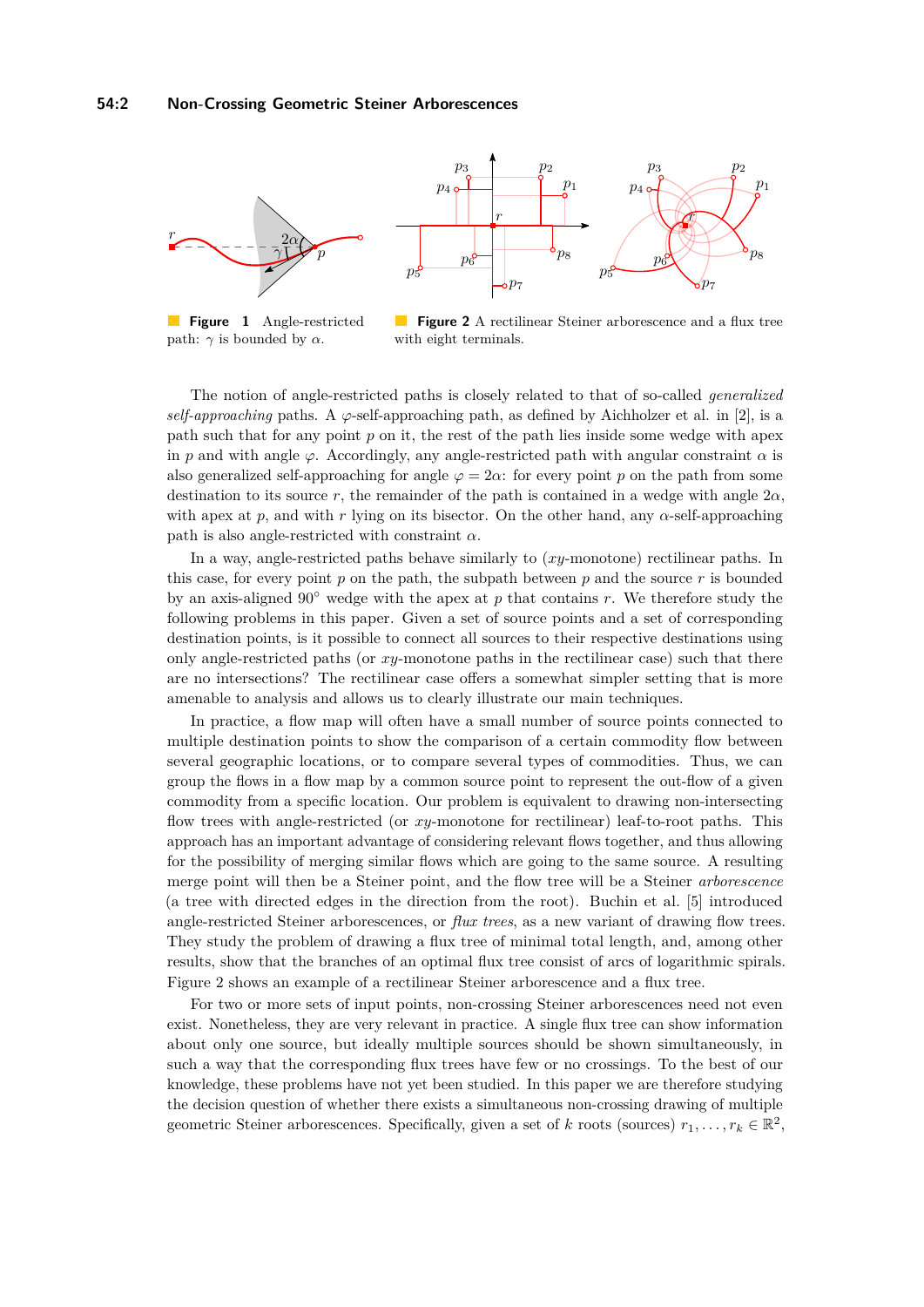#### **I. Kostitsyna, B. Speckmann, and K. Verbeek 54:3**

and *k* sets of terminals (destinations)  $T_1, \ldots, T_k \subset \mathbb{R}^2$ , do there exist *k* non-crossing Steiner arborescences which connect each set of terminals  $T_i$  to its root  $r_i$ , such that the leaf-to-root paths are angle-restricted (or *xy*-monotone for rectilinear)?

When talking about flows in a flow map, we assume the (standard in the literature) root-to-terminal orientation of the flows<sup>[1](#page-2-0)</sup>. However, when drawing a flow tree, we start from a terminal and move towards the root. Thus, the direction of the paths in the construction of the trees is opposite to the flows in the flow map. When needed, we will explicitly state which orientation is considered to avoid any ambiguity.

**Related work.** The Euclidean Steiner tree problem and its variants have been studied extensively. Although most of these problems are NP-hard, many efficient approximation algorithms are known [\[3,](#page-12-3) [10\]](#page-12-4). However, if we want to compute multiple Steiner trees for multiple point sets, such that the Steiner trees have no or few crossings, then there are very few results. Aichholzer *et al.* [\[1\]](#page-12-5) give an algorithm that, given two sets of *n* points in the plane, computes in  $O(n \log n)$  time two spanning trees (not Steiner trees) such that the diameters of the trees and the number of intersections between the trees are small. Similar (weaker) results have also been obtained for drawing more than two plane spanning trees with few crossings [\[7,](#page-12-6) [9\]](#page-12-7). Recently, Bereg *et al.* [\[4\]](#page-12-8) presented approximation algorithms for computing *k* disjoint Steiner trees for *k* point sets, with approximation ratios  $O(\sqrt{n}\log k)$ and  $k + \varepsilon$  for general  $k$ ,  $(5/3 + \varepsilon)$  for  $k = 3$ , and a PTAS for  $k = 2$ . Other relevant related work considers obtaining particular subgraphs of given geometric or topological graphs with few or no crossings [\[6,](#page-12-9) [8,](#page-12-10) [11,](#page-12-11) [12\]](#page-12-12). These problems are often NP-hard, except for certain special cases [\[12\]](#page-12-12), but they differ from general Steiner tree problems, as the selected edges must be part of the input graph.

**Preliminaries.** In this paper, we focus mostly on the case of drawing two flow trees, i.e., when  $k = 2$ . When considering only two trees, we refer to the first tree as the *red* tree, with root  $r_1$  and terminals  $T_1 = \{p_1, \ldots, p_n\}$ , and the second tree as the *blue* tree with root  $r_2$  and terminals  $T_2 = \{q_1, \ldots, q_m\}$ . When studying multiple rectilinear Steiner arborescences, we generally allow the use of different axes for different trees. This way, the rectilinear problem is more similar to the more involved angle-restricted (flux trees) version of the problem.

It follows from the restriction on the paths that the path between a terminal and its root must completely lie in a particular region. For rectilinear Steiner arborescences this is the axes-aligned rectangle spanned by the root and the terminal. For flux tree this region is bounded by two curves traced by points for which the angle between the tangent and the direction to the destination is exactly *α*. These curves are in fact logarithmic spirals, and hence the above region is called the *spiral region* [\[5\]](#page-12-0) (see Figure [3\)](#page-3-0). Here we refer to these regions as  $\mathcal{R}$ -regions, and denote the  $\mathcal{R}$ -region given by a root r and a terminal t by  $\mathcal{R}(r,t)$ .

▶ **Definition 1.** Two R-regions  $\mathcal{R}(r_1, p_i)$  and  $\mathcal{R}(r_2, q_j)$  fully intersect if  $r_1, p_i \notin \mathcal{R}(r_2, q_j)$ ,  $r_2, q_j \notin \mathcal{R}(r_1, p_i)$ , and segments  $r_1 p_i$  and  $r_2 q_j$  intersect.

It is easy to verify that two non-crossing Steiner arborescences do not exist if there are two  $\mathcal{R}$ -regions  $\mathcal{R}(r_1, p_i)$  and  $\mathcal{R}(r_2, q_j)$  that fully intersect for  $p_i \in T_1$  and  $q_j \in T_2$  (see Figure [3\)](#page-3-0): any two paths routed within the respective  $\mathcal{R}$ -regions must intersect.

<span id="page-2-0"></span><sup>1</sup> The same flow map can as well be used to represent an in-flow of a product with the flows oriented from terminals to roots.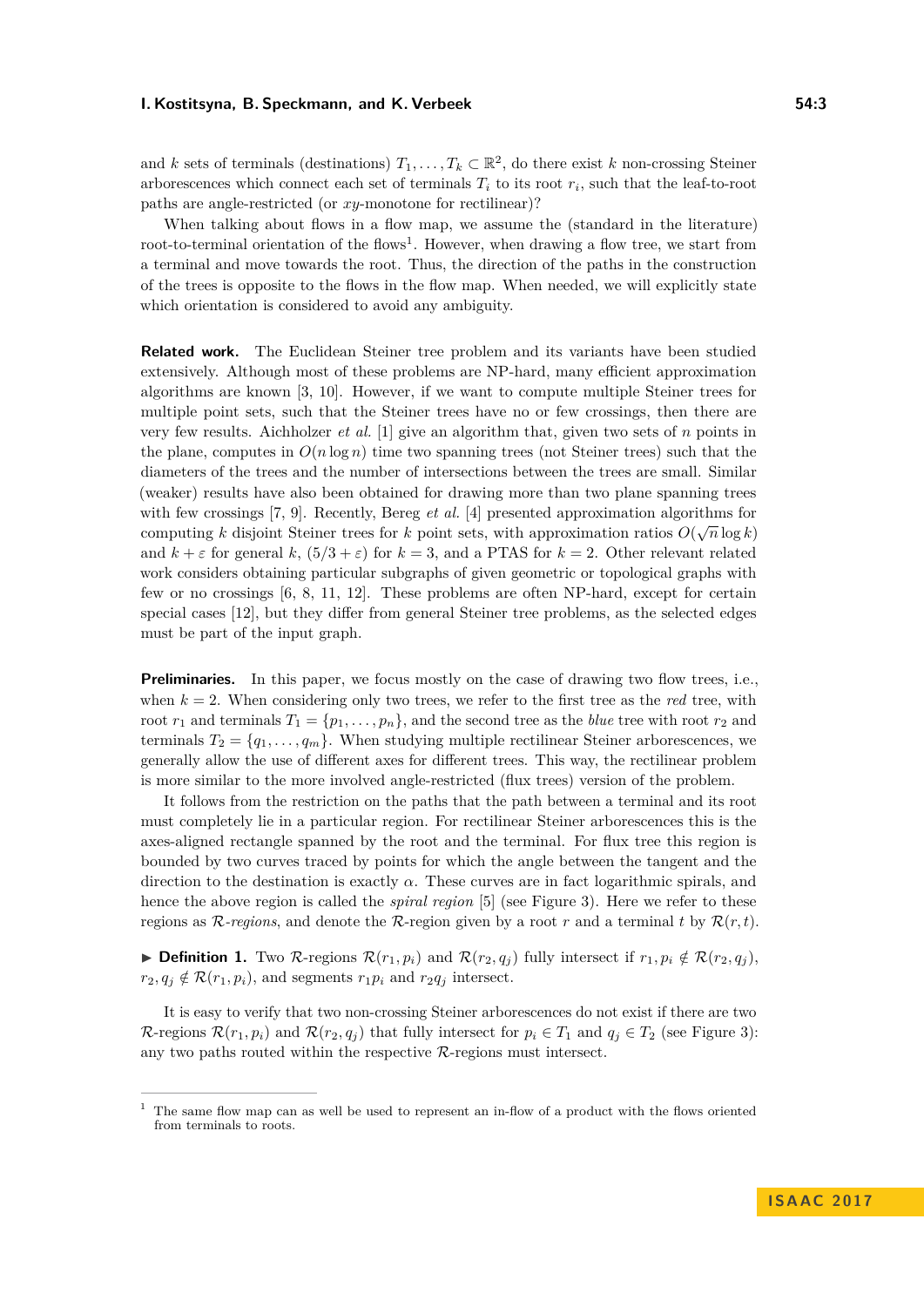<span id="page-3-0"></span>

**Figure 3** Two R-regions fully intersect. **Figure 4** Limited turns: no drawing.

When drawing (the paths of) Steiner arborescences, we will consider two models. In the *limited turns* model, we restrict the segments of a terminal-to-root path of a flux tree to only follow one of the two logarithmic spirals implied by the location of the corresponding root, and prohibit the path from making a turn anywhere except for maybe at a merging point with another path. Similarly, in the *limited turns* model in the rectilinear case, we restrict terminal-to-root paths to be rectilinear, and prohibit the paths from making a turn except for at a merging point with another path (or at a corner of an R-region). In the *free turns* model, we allow the paths to follow any angle-restricted (or *xy*-monotone) curves as long as there is no crossings. The limited turns model can be quite restrictive. Figure [4](#page-3-0) shows an example where a non-crossing drawing of two rectilinear Steiner arborescences exists only if free turns are allowed.

**Results.** In Section [2.1](#page-4-0) we show that two rectilinear Steiner arborescences, in the case when the roots are not contained inside any  $R$ -regions, have a non-crossing drawing in the free turns model if and only if no two R-regions fully intersect. In Section [2.2](#page-7-0) we lift the constraint on the roots and show how to reduce the decision problem to 2SAT. For flux trees the problem is more involved: R-regions of flux trees can have more complicated interactions. Contrary to rectilinear Steiner arborescences, it is not sufficient for flux trees to consider only full intersections of  $\mathcal{R}$ -regions if the roots are not contained in  $\mathcal{R}$ -regions. Nonetheless we can extend our arguments for rectilinear Steiner arborescences to show that, in the case when the roots are not contained in  $\mathcal{R}\text{-regions}$ , we can decide in polynomial time if two flux trees have a non-crossing drawing. Due to space constraints we provide only a sketch of this extension in Section [3;](#page-8-0) refer to the full version of this paper for details. In the limited turns model we can show that it is NP-hard to decide whether an arbitrary number of rectilinear Steiner arborescences or flux trees have a non-crossing drawing. This result, as well as all the omitted proofs, can be found in the full version of this paper.

# **2 Two rectilinear Steiner arborescences**

In this section we show how to decide if a non-crossing drawing of two rectilinear Steiner arborescences in the free turns model exists and how to construct such a drawing if the answer is positive. We consider the general case, when the axes of the arborescences are not aligned. The free turn model implies that, in principle, the paths of the trees can approximate any *xy*-monotone curve. We show that we can restrict the directions of the paths to the 8 directions implied by the axes of the two rectilinear Steiner arborescences.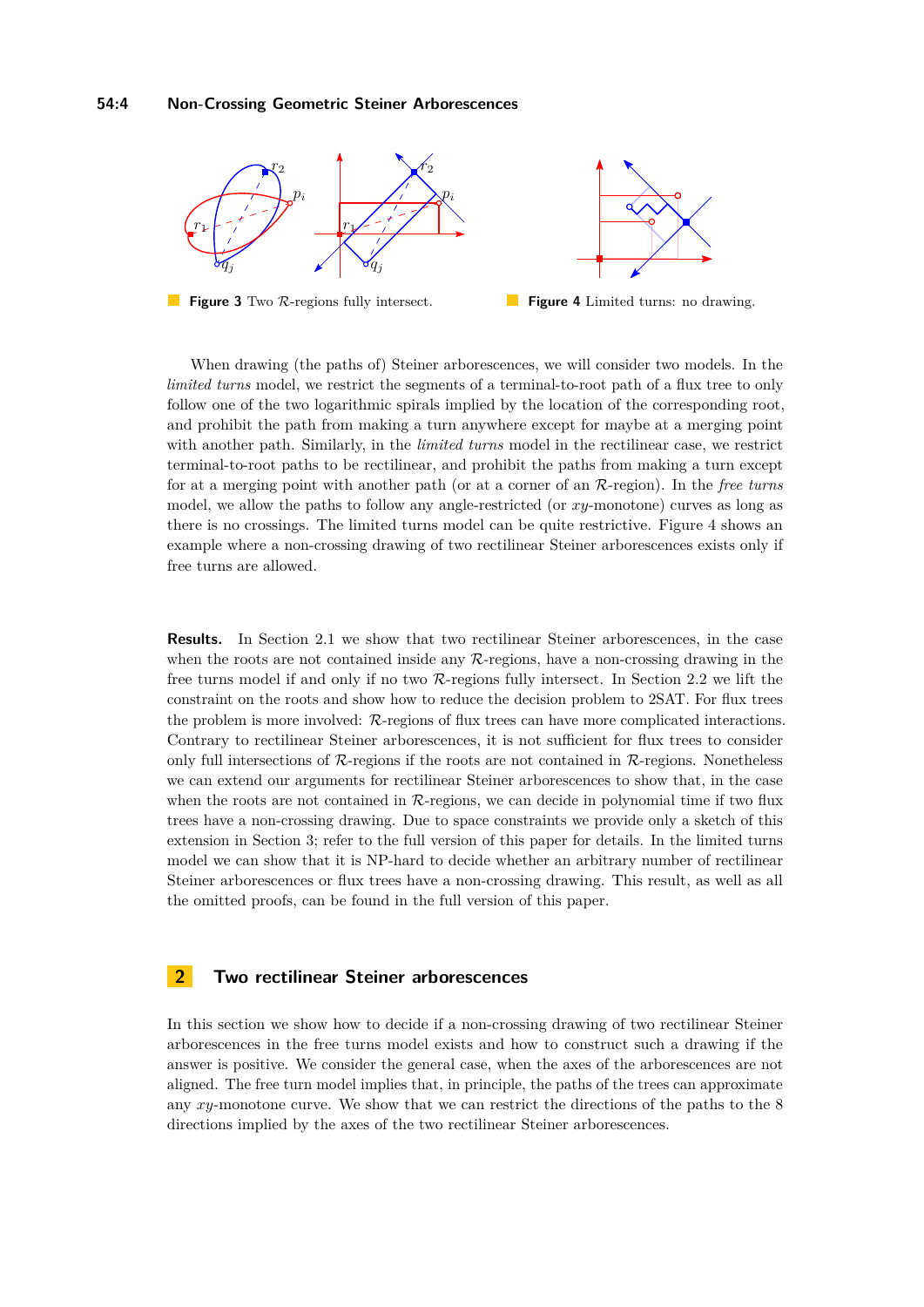#### <span id="page-4-1"></span>**I. Kostitsyna, B. Speckmann, and K. Verbeek 64:5** 64:5



**Figure 5** Non-crossing drawings of two Steiner arborescences.

### <span id="page-4-0"></span>**2.1 Roots not contained in** R**-regions**

Consider the four quadrants of the coordinate system of the red arborescence ordered counterclockwise, and the four quadrants of the blue arborescence ordered clockwise. Let the first quadrants be the ones containing the other root (see Figure [5\)](#page-4-1). In the arrangement of the four coordinate axes there are eleven faces, to which we refer by the two corresponding quadrants. For simplicity of presentation, we assume that no terminal lies on an axis of the other color. Let  $\mathcal{C}_b$  be a cone with angle range  $[0, \frac{\pi}{2}]$  in the red coordinate system with the apex in the blue root, and let  $\mathcal{C}_r$  be a cone with angle range  $[0, \frac{\pi}{2}]$  in the blue coordinate system with the apex in the red root. If the roots are not contained in the  $\mathcal{R}\text{-regions}$  of the other tree then there are no red terminals in  $C_b$ , and there are no blue terminals in  $C_r$ .

Given a red terminal *p*, and some *xy*-monotone path  $\pi_p$  connecting *p* to  $r_1$ , define a *dead region*  $\mathcal{D}_2(\pi_p)$  with respect to the blue root  $r_2$  to be the union of all points *q* such that path  $\pi_p$  intersects region  $\mathcal{R}(q, r_2)$  and disconnects *q* from  $r_2$ . Analogously, given a blue terminal *q* and some *xy*-monotone path  $\pi_q$  connecting *q* to *r*<sub>2</sub>, define a *dead region*  $\mathcal{D}_1(\pi_q)$  to be the union of all points *p* such that path  $\pi_q$  disconnects *p* from  $r_1$  in region  $\mathcal{R}(p,r_1)$ .

Observe that  $\pi_p$  is on the boundary of  $\mathcal{D}_2(\pi_p)$ , and that the rest of the boundary consists of lines parallel to blue axes. For example, in Figure [6,](#page-5-0)  $\mathcal{D}_2(\pi_p)$  is bounded on one side by a line that goes through  $r_1$  that is parallel to the blue *y*-axis. On the other side  $\mathcal{D}_2(\pi_p)$  is bounded by a line parallel to the blue *y*-axis that goes through *p*, as *p* is in the blue quadrant II. If *p* were, for example, in blue quadrant I, than the bounding line would be parallel to blue *x*-axis. Also note that there are terminals *p* such that  $\mathcal{D}_2(\pi_p)$  only consists of the points of  $\pi_p$ .

▶ **Definition 2.** Given a red terminal *p* such that  $r_2 \notin \mathcal{R}(p, r_1)$ , define the *dead region*  $\mathcal{D}_2(p)$ with respect to  $r_2$  to be the intersection of dead regions  $\mathcal{D}_2(\pi_p)$  for all possible paths  $\pi_p$ connecting  $p$  to  $r_1$ :

$$
\mathcal{D}_2(p) = \bigcap_{\pi_p} \mathcal{D}_2(\pi_p) .
$$

Define the *dead region*  $\mathcal{D}_1(q)$  of a blue terminal *q* analogously.

<span id="page-4-2"></span>▶ **Proposition 3.** For a red terminal  $p \notin \mathcal{R}(q, r_2)$  and a blue terminal  $q \notin \mathcal{R}(p, r_1)$ , the *following three statements are equivalent:* (a)  $q \in \mathcal{D}_2(p)$ , (b)  $p \in \mathcal{D}_1(q)$ , (c)  $\mathcal{R}(p,r_1)$  and R(*q, r*2) *fully intersect.*

Note that there can exist terminals whose dead regions are empty. For example, if  $p \in I \cap I$ then there is a path connecting  $p$  to  $r_1$  that does not obstruct routing of any possible blue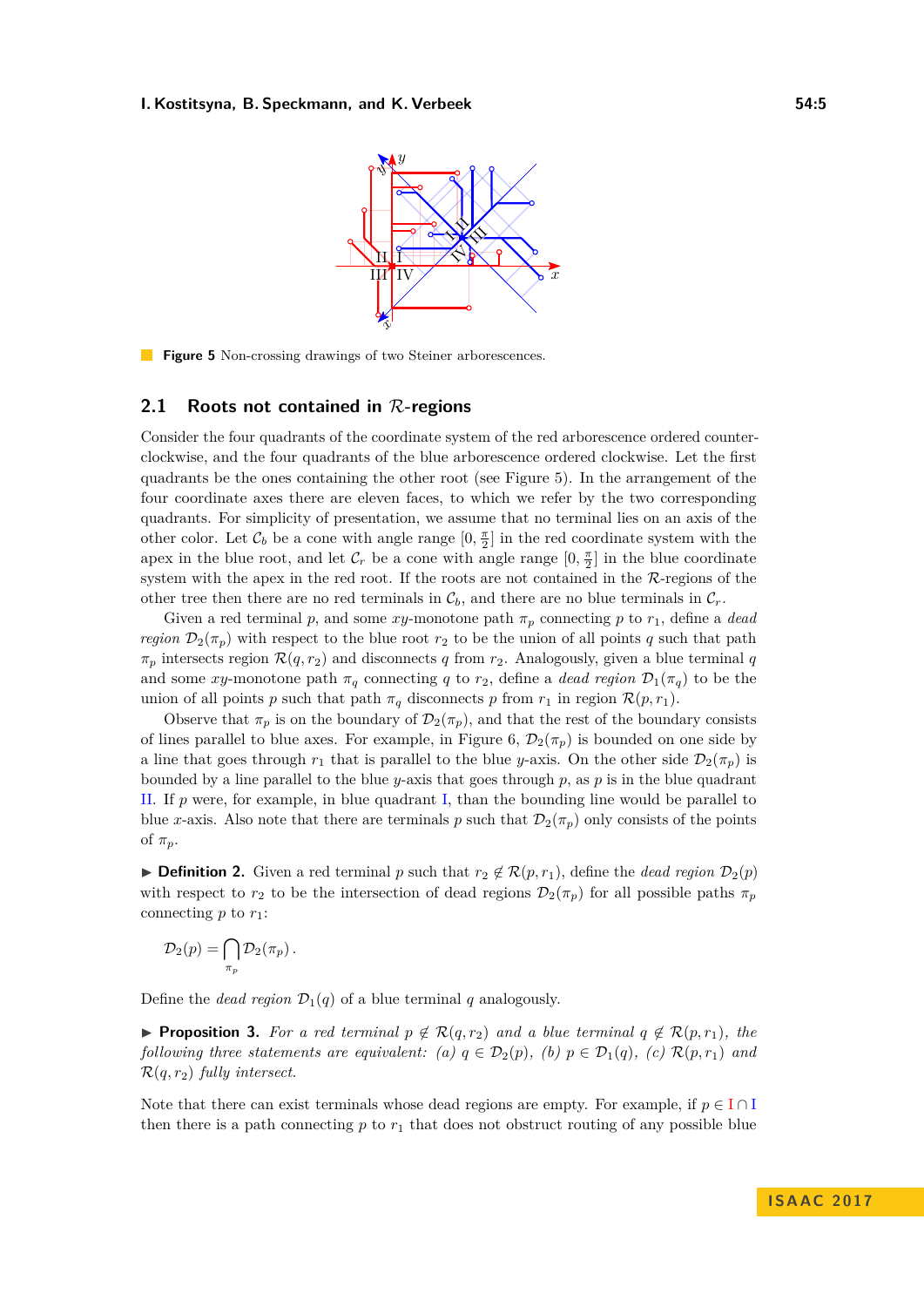<span id="page-5-0"></span>

**Figure 6** Dead regions: of a path  $\pi_p$  (left) and of a terminal *p* (right).

<span id="page-5-1"></span>

**Figure 7** Red terminal *p*, blue terminal *q*, the corresponding dead regions  $\mathcal{D}_2(p)$  (light red) and  $\mathcal{D}_1(q)$  (light blue), and paths  $\pi_p^*$  and  $\pi_q^*$  connecting p to  $r_1$  and q to  $r_2$ . Cones  $\mathcal{C}_r$  and  $\mathcal{C}_b$  are denoted with dashed red and blue lines respectively.

terminal. Consider the eight faces of the arrangement of the four axes except for faces  $I \cap I$ , I∩IV, and IV∩I. For terminals *p* and *q* in them,  $\mathcal{D}_2(p)$  and  $\mathcal{D}_1(q)$  are not empty. Moreover, in these faces  $p \in \mathcal{D}_2(p)$  and  $q \in \mathcal{D}_1(q)$ . Denote  $\pi_p^*$  to be the path that connects p to  $r_1$  along the boundary of  $\mathcal{D}_2(p)$  (refer to Figure [6](#page-5-0) (right)). Similarly, denote  $\pi_q^*$  to be the path that connects *q* to  $r_2$  along the boundary of  $\mathcal{D}_1(q)$ . We can show that:

**• Proposition 4.** Paths  $\pi_p^*$  and  $\pi_q^*$  are xy-monotone in the red and blue coordinate systems, *respectively.*

Therefore  $\pi_p^*$  and  $\pi_q^*$  are valid paths connecting *p* to  $r_1$  and *q* to  $r_2$ . From Proposition [3](#page-4-2) it follows that if a blue terminal  $q \notin \mathcal{D}_2(p)$  then  $\pi_p^*$  does not intersect  $\pi_q^*$ . Figure [7](#page-5-1) illustrates some of the possible placements of *p* and *q* such that their dead regions  $\mathcal{D}_2(p)$  and  $\mathcal{D}_1(q)$  are not empty.

**Routing rules.** Note that two cases, when there is a red terminal *p* in  $I \cap II$  and when there is a blue terminal *q* in  $\text{II} \cap \text{I}$ , are mutually exclusive. Otherwise there is no crossing free drawing of the arborescences. Table [1](#page-6-0) gives a full list of all mutually exclusive cases. We will prove that, given two roots and two sets of terminals such that no two  $\mathcal{R}$ -regions of opposite colors fully intersect, there exists a non-crossing drawing of two Steiner arborescences. We can draw two non-crossing Steiner arborescences using the following routing rules:

**Rule 1.** If a red terminal  $p \in (II \cup III) \ C_r$  (refer to Figure [7](#page-5-1) (b, c, d)), or *p* is in faces I∩II, I ∩ III, IV ∩ III, or IV ∩ IV (refer to Figure [7](#page-5-1) (a)), then connect *p* to  $r_1$  along  $\pi_p^*$ .

**Rule 2.** If a blue terminal  $q \in (II \cup III) \setminus C_b$  (refer to Figure [7](#page-5-1) (a, b)), or q is in faces II ∩ I, III ∩ I, III ∩ IV, or IV ∩ IV (refer to Figure [7](#page-5-1) (c, d) respectively), then connect *q* to  $r_2$ along  $\pi_q^*$ .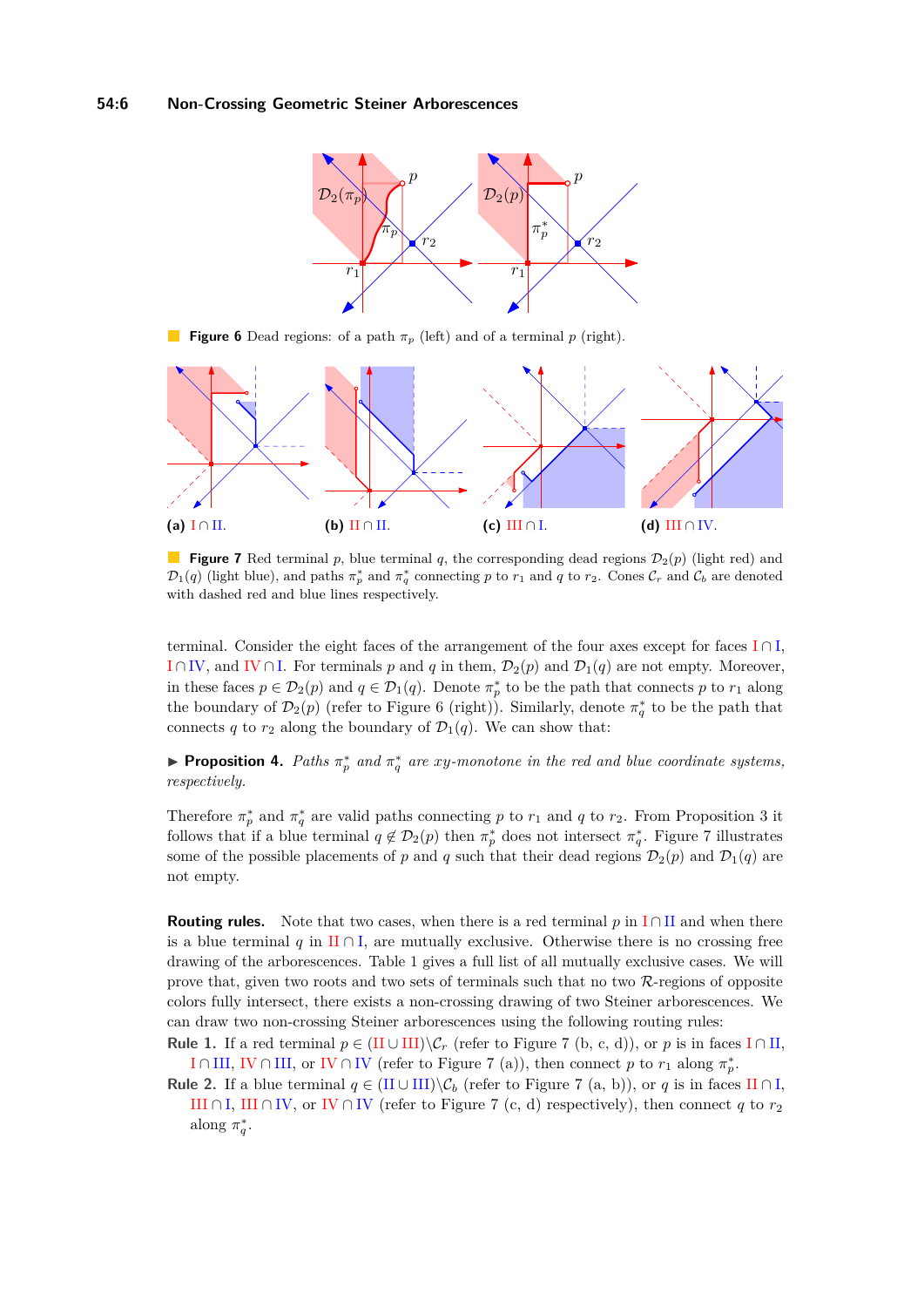#### **I. Kostitsyna, B. Speckmann, and K. Verbeek 64:7** 654:7

<span id="page-6-0"></span>**Table 1** Mutually exclusive cases of locations of red and blue terminals.

<span id="page-6-1"></span>

 $\hat{y}$ 

y

**Figure 9** Routing rules for drawing rectilinear Steiner arborescences. Shaded regions denote dead regions.

**Rule 3.** Route the red terminals in cone  $\mathcal{C}_r$  parallel to the red *y*-axis until reaching the *x*-axis, then along it. Route the blue terminals in  $C_b$  parallel to the blue *y*-axis until the *x*-axis, then along it. For aesthetics, we can add a shortcut in the direction of one of the axes of the opposite color (see Figure [8\)](#page-6-0).

After applying Rules 1–3, all the terminals outside of I∩I, I∩IV, and IV∩I are connected to the roots. We use the following routing rules for the remaining terminals (see Figure [9\)](#page-6-1). **Rule 4.** Face I∩I: in case (a) (in Table [1\)](#page-6-0), red edges are drawn parallel to the red *x*-axis until the red *y*-axis, then follow it, blue edges are drawn parallel to the red *x*-axis, until a blue axis, then follow it to the root; in case (b), blue edges are drawn parallel to the blue *x*-axis until the blue *y*-axis, then follow it, red edges are drawn parallel to the blue *x*-axis until a red axis, then follow it.

**Rule 5.** Face  $I ∩ IV$ : in case (i) (in Table [1\)](#page-6-0), red edges are drawn parallel to the red *y*-axis then along the red *x*-axis, blue edges are drawn parallel to the red *y*-axis then along the blue *y*-axis; in case (j), red edges are drawn parallel to the blue *x*-axis then along the red *x*-axis, blue edges are drawn parallel to the blue *x*-axis then along the blue *y*-axis.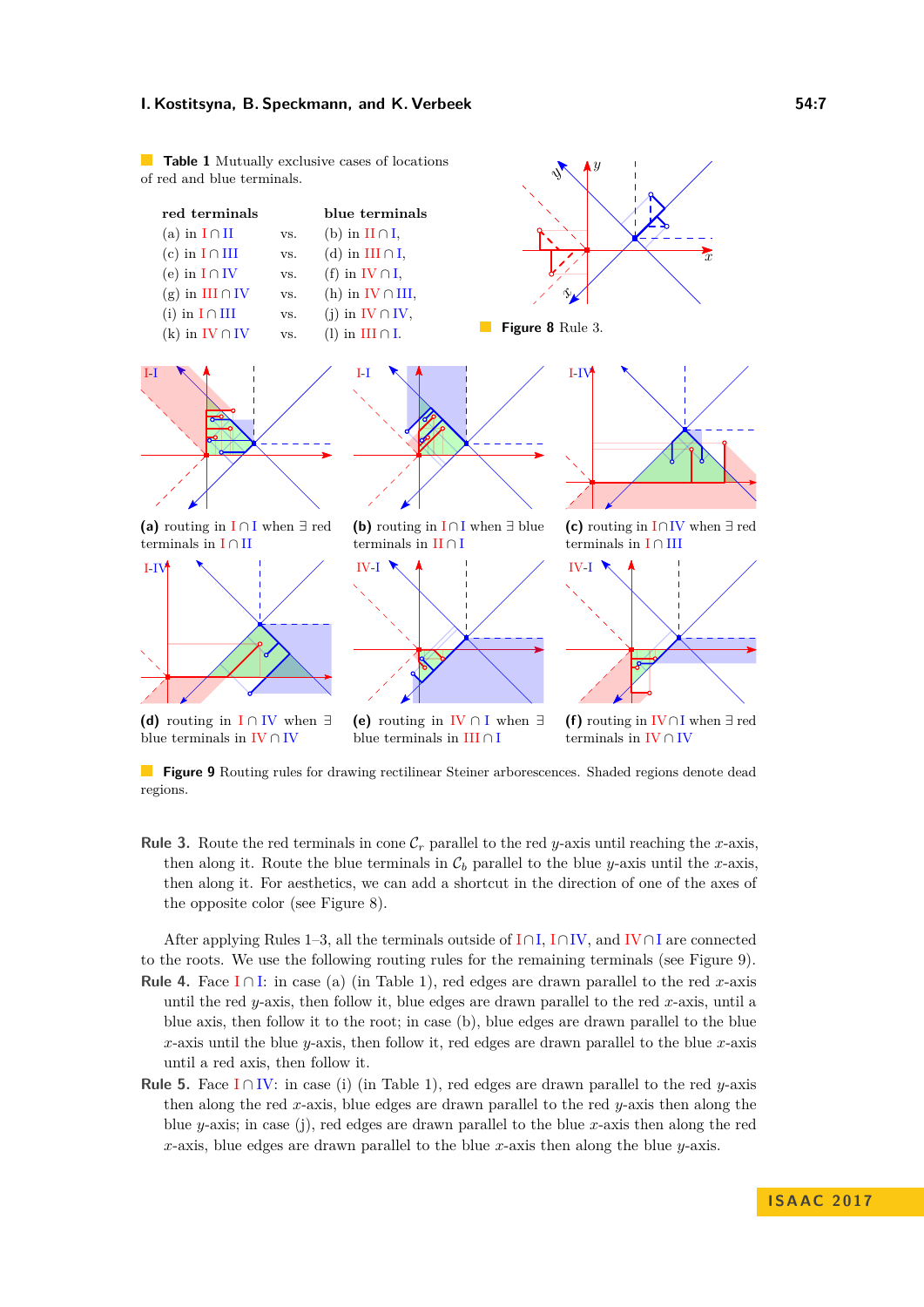

<span id="page-7-3"></span>**Figure 10** Definition [6.](#page-7-1)

**Rule 6.** Face IV ∩ I: in case (k) (in Table [1\)](#page-6-0), red edges are drawn parallel to the red *x*-axis then along the red *y*-axis, blue edges are drawn parallel to the red *x*-axis then along the blue *x*-axis; in case (l), blue edges are drawn parallel to the blue *y*-axis then along the blue *x*-axis, red edges are drawn parallel to the blue *y*-axis then along a red axis.

Theorem [5](#page-7-2) now follows from the definition of the dead regions and a case analysis over faces containing red and blue terminals.

<span id="page-7-2"></span>▶ **Theorem 5.** If the roots are not contained in R-regions, then two rectilinear Steiner *arborescences can be drawn with no crossings in the free turn model if and only if no two* R*-regions fully intersect.*

### <span id="page-7-0"></span>**2.2 Roots contained in** R**-regions**

We now relax the restriction that the roots cannot be contained in  $\mathcal{R}\text{-regions}$ . Hence, for any R-region that contains the root of the other color, we need to make a choice of how to route the terminal-to-root path around the other root. This choice clearly can affect later decisions.

Before we proceed, we introduce some additional definitions. Points *r* and *t* split the boundary of  $\mathcal{R}(t,r)$  into two pieces that we call the *left* and the *right* sides (with respect to moving from *t* to *r*).

<span id="page-7-1"></span>▶ **Definition 6.** We say that  $\mathcal{R}(p_i, r_1)$  cuts the left (right) side of  $\mathcal{R}(q_j, r_2)$ , if  $r_1 \in \mathcal{R}(q_j, r_2)$ , and both sides of  $\mathcal{R}(p_i, r_1)$  intersect the left (right) side of  $\mathcal{R}(q_j, r_2)$  (refer to Figure [10\)](#page-7-3).

We can define a dead region of a terminal  $p$  for a fixed direction a  $p$ -to- $r_1$  path must take around  $r_2$ :

**Definition 7.** A left (right) dead region  $\mathcal{D}_2(p, \text{left})$  ( $\mathcal{D}_2(p, \text{right})$ ) with respect to  $r_2$ , for a given red terminal *p* such that  $r_2 \in \mathcal{R}(p,r_1)$ , is the intersection of dead regions  $\mathcal{D}_2(\pi_p)$  for all possible paths  $\pi_p$  connecting  $r_1$  to p that pass between  $r_2$  and the left (right) side of  $\mathcal{R}(p, r_1)$ :

$$
\mathcal{D}_2(p,\text{left}) = \bigcap_{\text{left } \pi_p} \mathcal{D}_2(\pi_p), \qquad \qquad \mathcal{D}_2(p,\text{right}) = \bigcap_{\text{right } \pi_p} \mathcal{D}_2(\pi_p).
$$

Analogously, define  $\mathcal{D}_1(q, \text{left})$  and  $\mathcal{D}_1(q, \text{right})$ . Note that we can make a similar observation for left and right dead regions as for dead regions. Let blue root  $r_2 \in \mathcal{R}(p,r_1)$ . A blue terminal *q* lies in  $\mathcal{D}_2(p,\text{left})$  ( $\mathcal{D}_2(p,\text{right})$ ) if and only if  $\mathcal{R}(q,r_2)$  cuts the left (right) side of  $\mathcal{R}(p, r_1)$ .

We reduce the problem of choosing the direction of the path with respect to the other root by reducing it to 2SAT. We assign a boolean variable to each  $\mathcal{R}\text{-region}$  containing the root of the other color, which takes its value according to the direction in which the terminal-to-root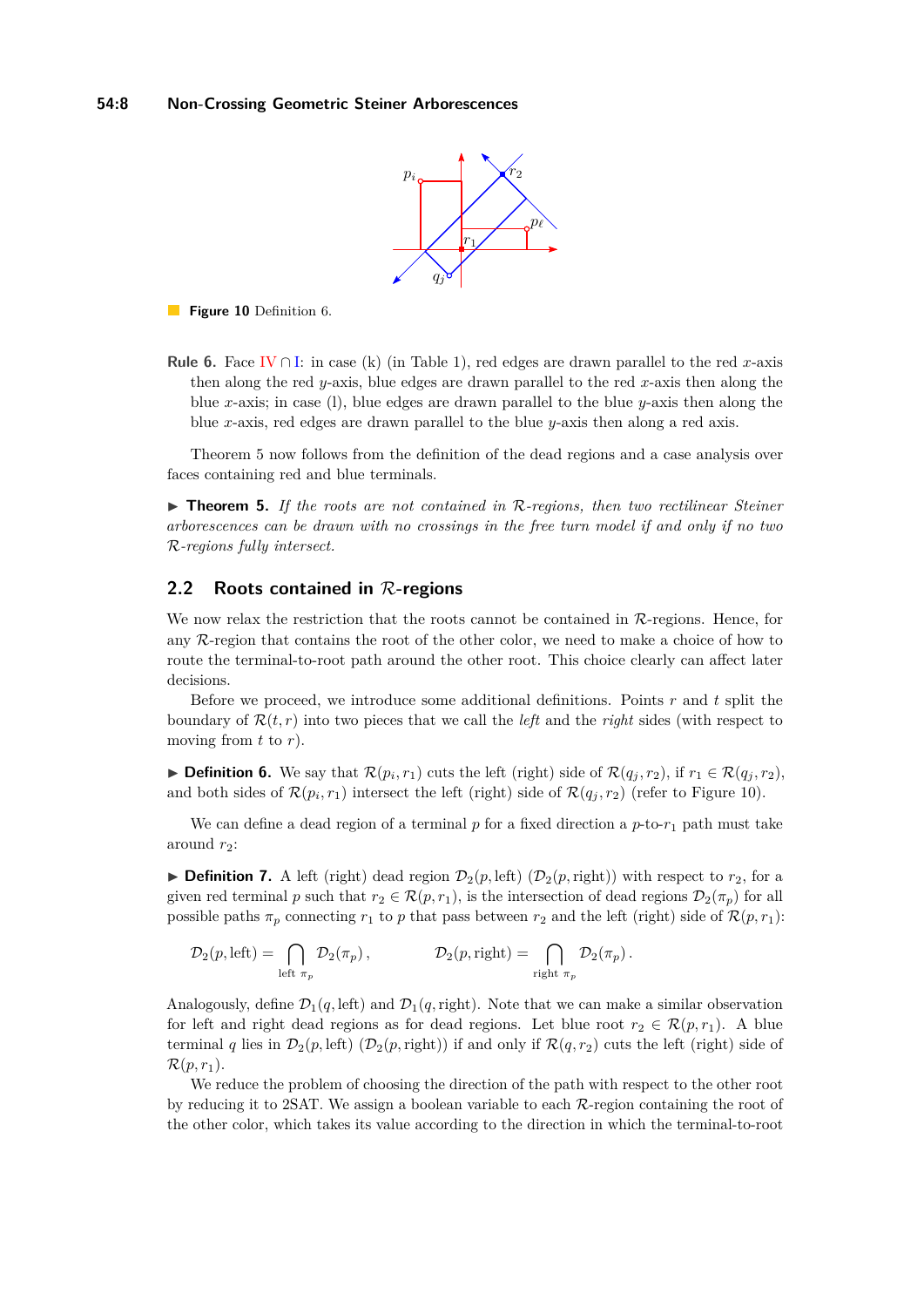<span id="page-8-1"></span>



**Figure 12** R(*p, rq*) does not fully intersect  $\mathcal{R}(q_1, r_2)$  nor  $\mathcal{R}(q_2, r_2)$ . Nevertheless, there is no angle-restricted path from  $p$  to  $r_1$  that does not intersect paths from  $q_1$  and  $q_2$  to  $r_2$ . Areas highlighted in light-blue are the dead regions of *q*<sup>1</sup> and *q*2.

**Figure 11** Dead regions for two flux trees.

path goes around the other root. Given a 2SAT formula solution, we can apply the routing rules and connect the terminals to their roots along the boundaries of the dead regions.

▶ **Theorem 8.** *We can decide in polynomial time whether two rectilinear Steiner arborescences can be drawn without crossings in the free turn model.*

# <span id="page-8-0"></span>**3 Two flux trees**

In this section we sketch how to draw two flux trees with no root containment in  $\mathcal{R}$ -regions in the model when free turns are allowed. The details can be found in the full version of this paper. Similarly to the rectilinear case, free turns imply that a terminal-to-root path can be any angle-restricted curve. Any angle-restricted curve can be approximated with a curve following only four types of logarithmic spirals: left-handed and right-handed, or simply left and right, spirals (left spirals spiral in clockwise direction when moving towards the root, right spirals spiral in counter-clockwise direction) with their origins in the red and blue roots. Thus we can restrict our drawing to these four types of spirals.

Similarly to the rectilinear case, we define the areas  $\mathcal{C}_r$  and  $\mathcal{C}_b$  which should be empty of blue and red terminals respectively (to fulfill the no-root-containment requirement). These areas are bounded by the spirals centered at one root and going through the other root.

Analogously to the rectilinear case, we can define a dead region of a path, and a dead region of a terminal point. Figure [11](#page-8-1) shows an example of several terminals and their dead regions. The dead regions are bounded by two logarithmic spirals going through a terminal and centered at the two roots. Consider, for example, red terminal  $p_2$  in Figure [11.](#page-8-1) Part of the blue spiral that goes through  $p_2$  is hidden from root  $r_2$  by the red spiral connecting  $p_2$ to  $r_1$ . Therefore, for any terminal  $q$  above the red spiral, but below the blue spiral (area shaded light-red in the figure),  $\mathcal{R}(q, r_2)$  will fully intersect  $\mathcal{R}(p_2, r_1)$ .

A red and a blue logarithmic spiral can intersect more than once inside the area  $\mathbb{R}^2 \setminus (\mathcal{C}_r \cup \mathcal{C}_b)$ . This fact can cause some dead regions to consist of several connected components (for example, blue terminal *q*<sup>3</sup> in Figure [11\)](#page-8-1). Moreover, we no longer can consider the dead regions independently, as we did in the rectilinear setting. Consider the example in Figure [12.](#page-8-1) Point *p* does not belong to the dead region of  $q_1$  nor of  $q_2$  ( $\mathcal{R}(p,r_1)$  does not fully intersect  $\mathcal{R}(q_1, r_2)$  nor  $\mathcal{R}(q_2, r_2)$ ). Nevertheless, no angle-restricted path connecting p to  $r_1$  can avoid paths from  $q_1$  and  $q_2$  to  $r_2$ . Indeed, any angle-restricted path from  $p$  to  $r_1$  will intersect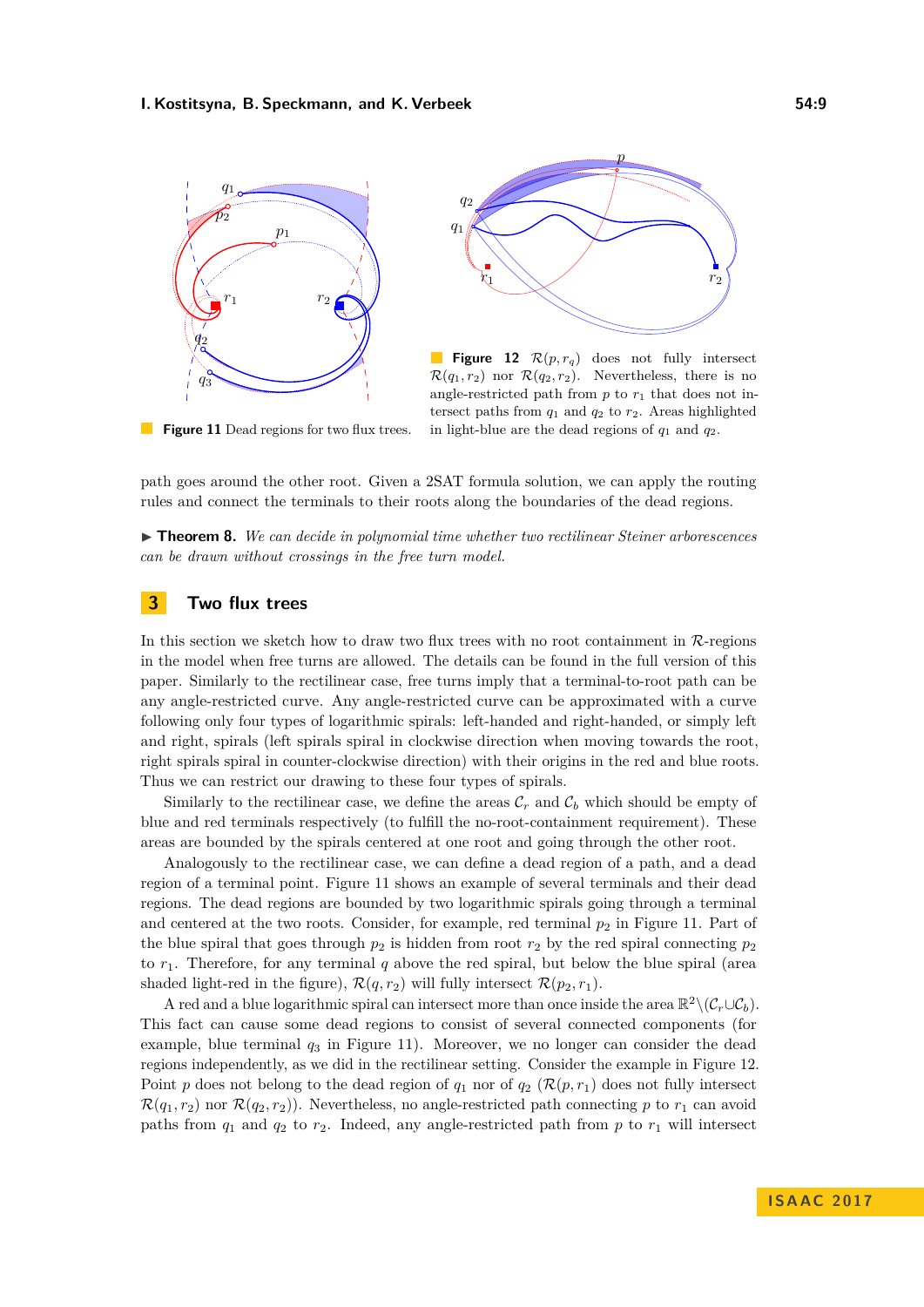<span id="page-9-0"></span>

**Figure 13** Regions  $A^t$ ,  $A^b$ ,  $B_1^t$ ,  $B_2^t$ ,  $B_1^b$ ,  $B_2^b$ ,  $D^t$ , and  $D^b$ .

either the dead region of *q*<sup>1</sup> or the dead region of *q*2. Thus, when two or more dead regions intersect, they block some area outside of them that becomes forbidden for the terminals of the other color. We will call this area an *extended dead region*.

To formally define the extended dead region, we need to introduce some notation. Let  $s_r^+(p)$  and  $s_r^-(p)$  be respectively the spiral segments of the right and left logarithmic spirals, centered at  $r_1$  and going through  $p$ , which are bounded by  $\mathbb{R}^2 \setminus (\mathcal{C}_r \cup \mathcal{C}_b)$ ; and let  $s_b^+(q)$  and  $s_b^-(q)$  be respectively the spiral segments of the right and left logarithmic spirals, centered at *r*<sub>2</sub> and going through *q*, which are bounded by  $\mathbb{R}^2 \setminus (\mathcal{C}_r \cup \mathcal{C}_b)$ . Let  $\mathbb{R}_+^2$  be the half-plane to the left of  $r_1r_2$ , and  $\mathbb{R}^2$  be the half-plane to the right of  $r_1r_2$ .

**► Definition 9.** Given *k* blue terminals  $Q = \{q_1, q_2, \ldots, q_k\}$  in  $\mathbb{R}^2_+ \setminus (\mathcal{C}_r \cup \mathcal{C}_b)$ , such that the component of the dead region  $\mathcal{D}_1(q_i)$  containing  $q_i$  intersects the left side of  $\mathcal{R}(q_{i+1}, r_2)$  for all  $1 \leq i \leq k$ , and *Q* is maximal, define the extended dead region  $\mathcal{D}_1(Q)$  with respect to the red root  $r_1$  to be:

$$
\mathcal{D}_1(Q) = \bigcup_{1 \leq i < k} F_i \,,
$$

where  $F_i$  is the area enclosed between the left sides of  $\mathcal{R}(q_i, r_2)$  and  $\mathcal{R}(q_{i+1}, r_2)$ , and the two red spiral segments  $s_r^+(q_i)$  and  $s_r^+(q_k)$ .

Similarly define the extended dead region  $\mathcal{D}_1(Q)$  of a set Q of blue terminals lying in the bottom half-plane, and the extended dead regions  $\mathcal{D}_2(P)$  of a set P of red terminals for the top and the bottom half-planes.

We will show that there exists a non-crossing drawing of two flux trees, given that the roots are not contained in any  $R$ -region, if and only if no terminal lies inside a dead region or an extended dead region of the other color.

**Routing rules.** We can partition  $\mathbb{R}^2$  into several regions such that we can specify the routing rules for terminals within each region separately (see Figure [13\)](#page-9-0):  $A<sup>t</sup>$  and  $A<sup>b</sup>$  are bounded by  $r_1r_2$  and two circular arcs with an angle subtended by the chord  $r_1r_2$  equal to  $\pi - 2\alpha$ ;  $B_1^t$ ,  $B_2^t$ ,  $B_1^b$ , and  $B_2^b$  are bounded by the arcs of  $A^t$  and  $A^b$ , the boundaries of the regions  $\mathcal{C}_r$  and  $\mathcal{C}_b$ , and by a spiral going through the topmost or the bottommost point of the arcs;  $D^t = \mathbb{R}_+^2 \setminus (\mathcal{C}_r \cup \mathcal{C}_b \cup A^t \cup B_1^t \cup B_2^t)$ , and  $D^b = \mathbb{R}_-^2 \setminus (\mathcal{C}_r \cup \mathcal{C}_b \cup A^b \cup B_1^b \cup B_2^b)$ . An important observation is that in  $A<sup>t</sup>$  and  $A<sup>b</sup>$  red paths can be routed along blue spirals and vice versa.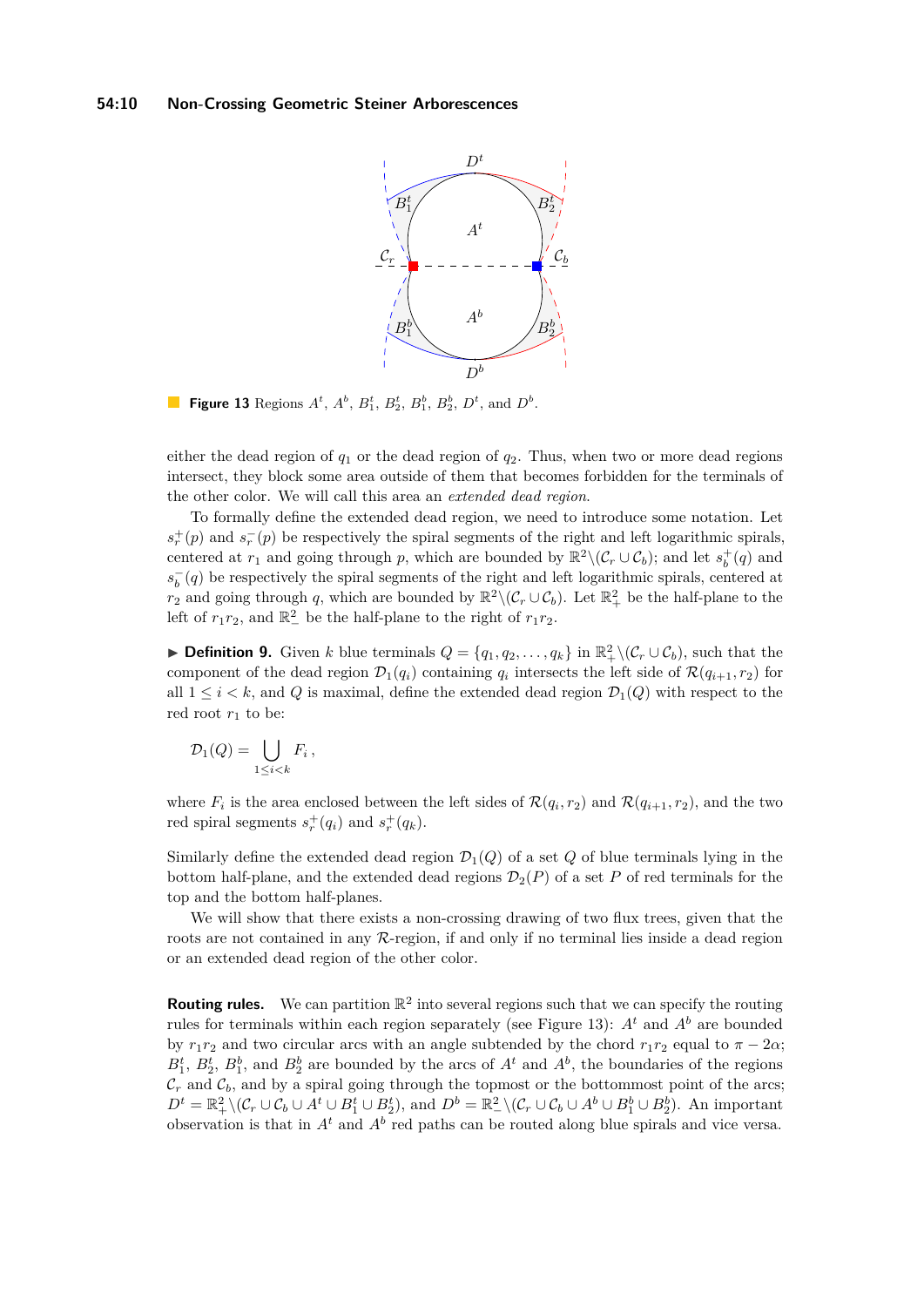### **I. Kostitsyna, B. Speckmann, and K. Verbeek 54:11**

<span id="page-10-0"></span>

**Figure 14** Routing rules for drawing flux trees.

We can now introduce the following routing rules to draw two non-crossing flux trees if there were no terminals of the other color in the dead regions. Refer to Figure [14](#page-10-0) for the illustrations of the rules. Note that Rules 4 and 5 can introduce some intersections, that we will uncross afterwards.

- **Rule 1.** Route red and blue terminals in  $D^t$  in  $D^b$  along their respective spiral segments  $s_r^+$ ,  $s_b^-, s_r^-,$  or  $s_b^+$  until reaching the boundary of  $\mathcal{C}_r$  or  $\mathcal{C}_b$ ;
- **Rule 2.** For all blue extended dead regions, route the corresponding sets of blue terminals  $Q = \{q_1, \ldots, q_k\}$  in  $\mathbb{R}^2_+$  in the following way: route  $q_1$  along a blue spiral segment  $s_b^-(q_1)$ until it reaches  $\mathcal{C}_b$ ; for every  $1 < i \leq k$ , route  $q_i$  along the boundary of its dead region and then along the boundary of the extended dead region until reaching  $s_b^-(q_1)$  (merging with the path from  $q_1$  to  $r_2$ ) or the boundary of the cone  $\mathcal{C}_b$ ;
- **Rule 3.** For all red extended dead regions, route the corresponding sets of red terminals  $P = \{p_1, \ldots, p_k\}$  in  $\mathbb{R}^2$  in the following way: route  $p_1$  along a red spiral segment  $s_r^-(p_1)$ until it reaches  $\mathcal{C}_r$ ; for every  $1 < i \leq k$ , route  $p_i$  along the boundary of its dead region, then along the boundary of the extended dead region until reaching  $s_r^-(p_1)$  (merging with the path from  $p_1$  to  $r_1$ ) or the boundary of the cone  $\mathcal{C}_r$ ;
- **Rule 4.** The rest of the blue terminals in  $\mathbb{R}^2_+$  route along their left blue spiral segments until reaching the boundary of cone  $\mathcal{C}_b$ ; the rest of the red terminals in  $\mathbb{R}^2_+$  route along a right red spiral within region  $B_2^t$ , along a left blue spiral within  $A^t$ , and along right red spiral within  $B_1^t$  until reaching the cone  $\mathcal{C}_r$ ;
- **Rule 5.** The rest of the red terminals in  $\mathbb{R}^2$  route along their left red spiral segments until reaching the boundary of cone  $\mathcal{C}_r$ ; the rest of the blue terminals in  $\mathbb{R}^2_-$  route along a right blue spiral within  $B_1^b$ , along a left red spiral within  $A^b$ , and along right blue spiral within  $B_2^b$  until reaching the cone  $\mathcal{C}_b$ ;
- **Rule 6.** Finally, route all the blue paths along the boundary of  $C_b$  to  $r_2$  and all the red paths along the boundary of  $\mathcal{C}_r$  to  $r_1$ . Red terminals in  $\mathcal{C}_r$  and blue terminals in  $\mathcal{C}_b$  can be routed arbitrarily (joining when necessary) within those cones towards their respective roots.

As mentioned, after applying Rules 4 and 5, some intersections are possible. Specifically, red and blue paths can intersect within regions  $B_1^t$ ,  $B_2^t$ ,  $B_1^b$ , or  $B_2^b$ . Red and blue paths do not intersect within  $A^t$  or  $A^b$ , as they follow non-intersecting spirals; and red and blue paths do not intersect within  $D^t$  or  $D^b$ , otherwise the corresponding  $\mathcal{R}$ -regions would fully intersect.

Consider a red terminal  $p$  and a blue terminal  $q$  in  $\mathbb{R}^2_+$  such that their paths, constructed by the presented routing rules, intersect. These paths can intersect only once, due to the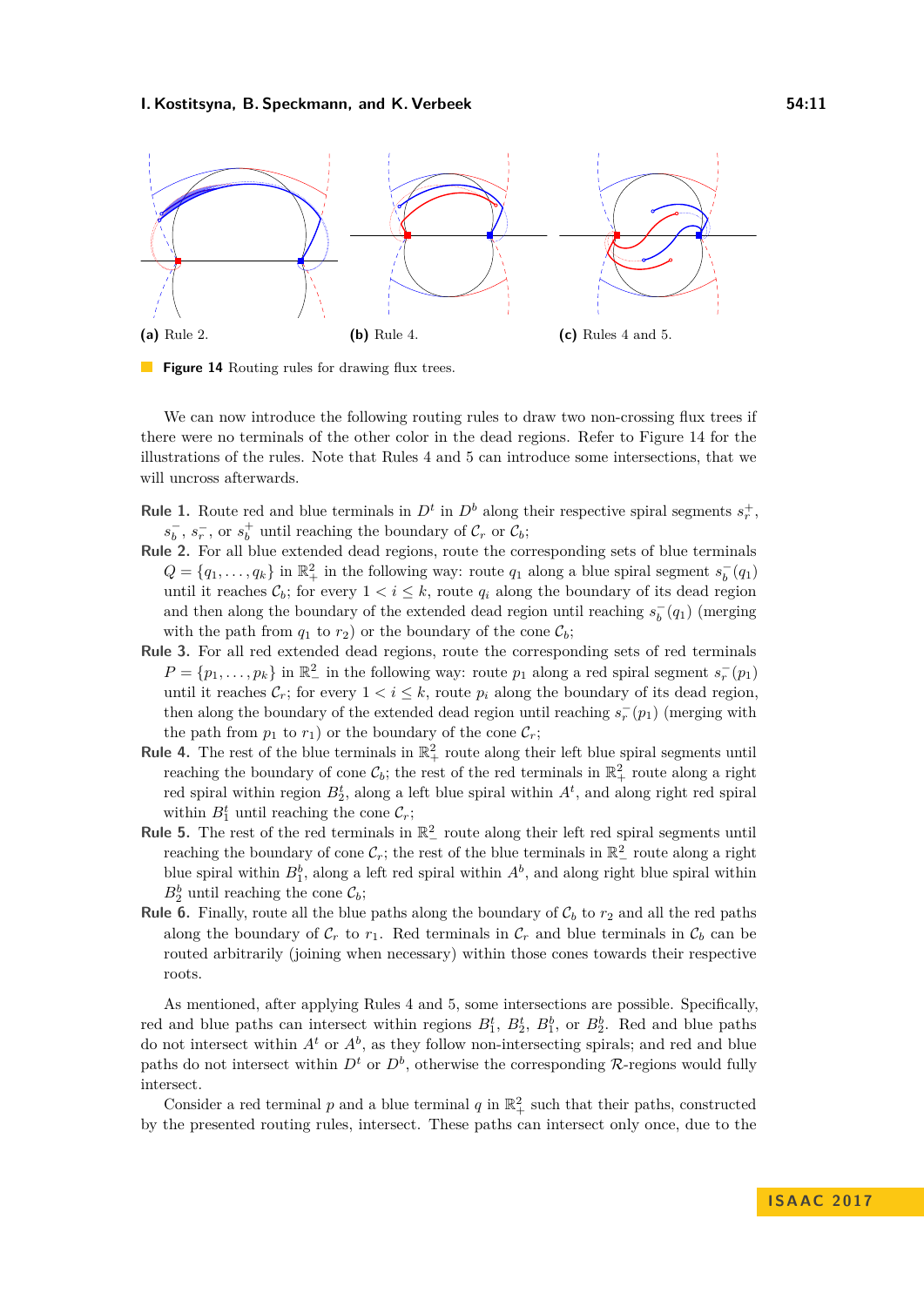<span id="page-11-0"></span>

**Figure 15** Two non-crossing drawings of flux trees for  $\alpha = 60^{\circ}$  (left) and  $\alpha = 30^{\circ}$  (right).

difference of curvatures of spirals in  $B_1^t$  and  $B_2^t$ , and because within  $A^t$  these paths follow non-intersecting spirals. There can be two cases: (a) the intersection point is in  $B_1^t$ ; and (b) the intersection point is in  $B_2^t$ .

In the first case, the blue terminal  $q$  is in  $B_1^t$ , and the red path crosses its dead region  $\mathcal{D}_1(q)$ . Then reroute the red path along the boundary of the dead region  $\mathcal{D}_1(q)$ , when it first encounters it. If *q* is a part of a set of blue terminals that define an extended dead region, then reroute the red path along the boundary of the extended dead region when it first encounters it. The new red path will not intersect any other blue paths, otherwise these paths would be a part of the set defining the extended dead region.

In the second case, when intersection point is inside  $B_2^t$ , the red terminal *p* is in  $B_2^t$ . Let *f* be the intersection point of the red path with the boundary between  $A<sup>t</sup>$  and  $B<sup>t</sup><sub>2</sub>$ . Consider the left side of  $\mathcal{R}(p, r_q)$ . It intersects the blue path exactly two times, otherwise the  $\mathcal{R}$ -regions of *p* and *q* would fully intersect. Let *g* be the intersection point of the left side of  $\mathcal{R}(p,r_q)$  and the blue path inside  $A<sup>t</sup>$ . Consider all the blue paths that intersect the red spiral segment  $s_r^+(p)$  between points *f* and *g*. Reroute all these paths along the red spiral segment  $s_r^+(p)$ when they first encounter it, until they reach point *g*, then route the merged path along a new blue spiral segment  $s_b^-(g)$  within  $B_2^t$ . Let the red path continue following the red spiral segment  $s_r^+(p)$  when it enters  $A^t$  until it reaches point  $f$ , then let the red path follow the blue spiral segment  $s_b^-(f)$  "parallel" to the rest of the paths in  $A^t$ . Note, that if there was a part of the red path in  $\mathbb{R}^2$ , the new path may completely lie in  $\mathbb{R}^2_+$ . This procedure essentially brings the part of the blue path(s) that was above the red path under it.

The symmetrical cases in the bottom half-plane can be dealt with similarly. And if the terminals lie in the different half-planes, their paths can intersect once or twice. However, the method for uncrossing such paths completely mirrors the cases for when *p* and *q* lie in the same half-plane. Figure [15](#page-11-0) shows the final result of the procedure. In the full version of this paper we prove the following theorem.

▶ Theorem 10. *A drawing of two non-crossing flux trees with no root containment in* R*regions exists if and only if no terminal lies in a dead region or an extended dead region of the other color. If it exists, such a drawing can be constructed in polynomial time.*